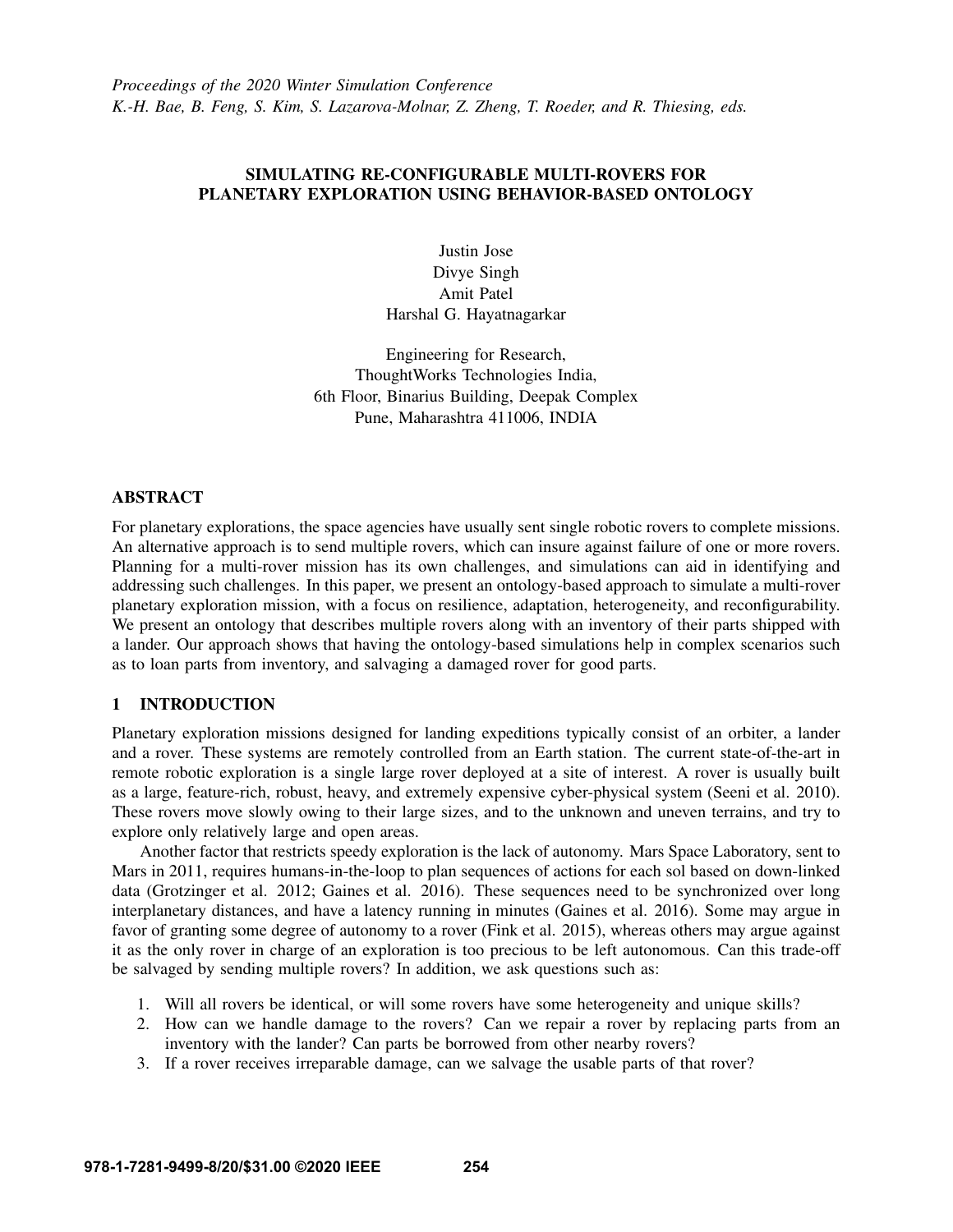Previously, [\(Vaquero et al. 2018;](#page-11-1) [Estlin et al. 1999;](#page-10-3) [Skelton and Pang 2008;](#page-11-2) [Fink et al. 2015\)](#page-10-2) discussed the architectures of multi-rover systems for space exploration, their benefits, challenges and approaches. While multi-rover systems solve a lot of these challenges, they bring in some of their own, especially for coordination and knowledge sharing among the rovers [\(Isarabhakdee and Gao 2009;](#page-10-4) [Tumer and Agogino](#page-11-3) [2005;](#page-11-3) [Skelton and Pang 2009\)](#page-11-4). Knowledge sharing using a common ontology enables agents to communicate via a shared and disambiguated vocabulary, and perhaps even reason on top of this knowledge [\(Torres and](#page-11-5) [Wijnands 2011\)](#page-11-5). We presume that each mission has different goals, and thus has its own coordination and knowledge sharing needs. Therefore, we see a merit in building an agent-based simulation of a prospective mission to discover those needs and accordingly to help build a system [\(Shafto et al. 2012\)](#page-11-6).

Ability to reconfigure a robot is another desirable quality to be had as an insurance against failure of a part, which may render an entire robot unusable. Earlier work [\(Patil et al. 2013\)](#page-10-5) has explored this capability in the physical robots, and mentions a need to work on software architecture. An essential component of this architecture is the description of robot parts, assemblies, and the process of configuration. Description logics such as Web Ontology Language (OWL) help to capture and reason about the description. While ontology for autonomous robots have been explored [\(Olszewska et al. 2017\)](#page-10-6) before, it still remains a good problem to tackle in different application areas. In this paper, we focus on agent-based simulation of heterogeneous multi-rover system designated for planetary exploration, with a focus on achieving ability to re-configure via behavior-based ontology. Based on this ontology, we demonstrate rovers completing assigned tasks even when a rover gets damaged, in following ways:

- A rover gets a damaged part replaced from the inventory.
- An irreparable rover is salvaged for its working parts.
- A rover loans a functioning part from another rover to complete its assigned task. However, in this paper we do not loan parts from fully functioning rovers.

For these goals, the common ontology mentioned above, need to be further augmented to capture descriptions of rover parts, their assemblies, capabilities associated to specific parts and their tasks, mission details, and so on. According to [\(Tolk 2013\)](#page-11-7), a simulation model needs to capture the semantics of the systems and processes using ontology. *DISim*, an ontology for modeling and simulation of data integration processes in the biomedical domain, focuses on modelling and simulating web integration tasks from heterogeneous resources [\(Sernadela et al. 2015\)](#page-11-8). Automated adaptation is another complex problem in this space, and [\(Lattner et al. 2010\)](#page-10-7) presented a knowledge-based approach to automated adaptation in a simulation model. For ontology and domain modeling in general, [\(Clancey 1993\)](#page-10-8) observes that knowledge representation must not restrict the knowledge of mechanisms of the system. Complete knowledge modeling should be a result of domain knowledge along with the behavior of an intelligent agent in its environment. Following this, [\(An and Christley 2011\)](#page-10-9) have shown how agent-based modeling framework can go beyond structural knowledge and capture behaviors as well. In their work, they have mentioned that in order to achieve dynamic knowledge representation, there is a need to extend the relational predicate logic system to *actionable predicate logic systems*. [\(Guerrero et al. 2005\)](#page-10-10) in their work have demonstrated the use of OWL and SWRL to capture the management information and behavior in a single network management information model. Further, when it comes to modeling processes, using the idea of *Function-Behavior-Structure Ontology* can provide higher-level semantics in their representation [\(Gero and Kannengiesser](#page-10-11) [2007\)](#page-10-11).

In the rest of this paper, we discuss the high-level design of the simulation, followed by the ontology to describe rover parts, detailed rover assembly, inventory, mission plans, tasks, and matching parts to tasks. Thereafter we describe simulation scenarios to demonstrate how the ontology design helps in reconfiguration of rovers during a mission execution. We share a few observations related to decisions in modeling and technical design, and finally conclude with a note about future work.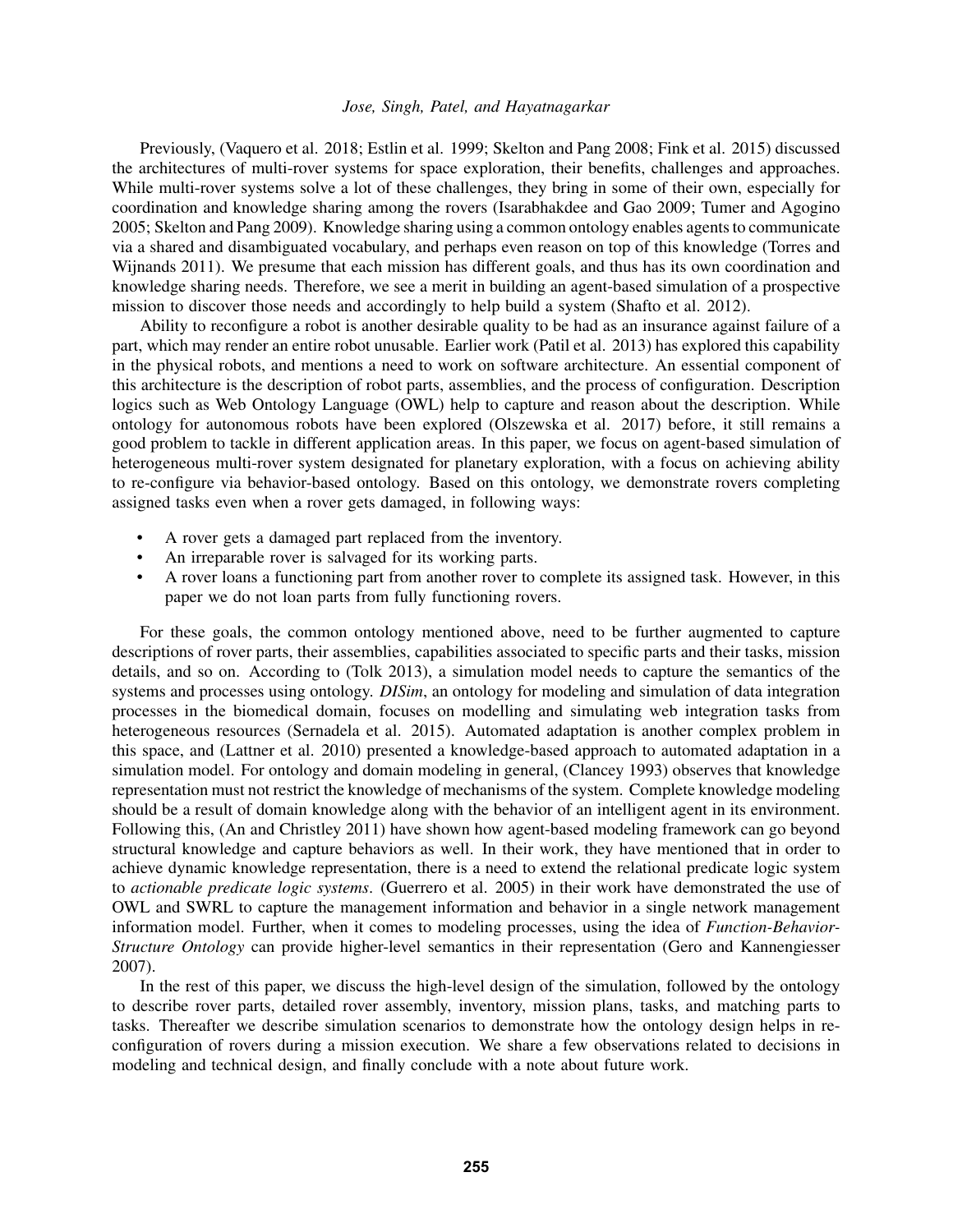### 2 SYSTEM DESIGN

An agent-based simulation model requires description of various agents, their structural and behavioral composition, and behavioral rules for invoking a specific behavior. It is a non-trivial exercise to model agents with heterogeneous skills and capabilities, especially towards reconfigurability. In our simulation model, we have heterogeneous agents such as rovers of different skills, the lander, and other robots for management and reconfiguration. The structure of agents including their skills, parts, and assemblies being a declarative description is captured in the ontology. The agent behaviors being imperative in nature are part of the simulation engine code in the Python language. The ontology bridges the references of these behaviors in the source code to the respective agents, to be later consumed during the simulation process. Currently, the missions are also modeled in the ontology because we see them as simple sequences of tasks.

In the rest of this section, we will discuss design of simulation engine components including ontology. The simulation process and scenarios are discussed in section [3.](#page-6-0)

#### <span id="page-2-1"></span>2.1 Simulation Engine Design

The simulation engine is designed as a state transition machine as shown in Figure [1,](#page-2-0) where each state consists of the triple —<agent, behavior, executable>. The executable represents a scenario or a task, and the agent executes each executable using the behavior referred in the ontology and defined in the Python source code.



<span id="page-2-0"></span>Figure 1: Simulation engine state transition.

The simulation engine design comprises of four classes: Simulator, Reasoner, Behavior and State. The Simulator class orchestrates simulation using State, Reasoner and Behavior instances as shown in Figure [2.](#page-3-0)

The class Behavior is responsible for managing behaviors defined as functions in Python language, and for linking these definitions to the behavior instances in ontology. The Behavior class in Python mirrors the Behavior class in the ontology. A developer must ensure the mirroring by explicitly capturing a behavior's identifier in the ontology and the Python function as shown in Figure [3](#page-4-0) and Figure [4.](#page-4-1) Then the simulation engine knows which two Behavior instances are equivalent, and then using Python's annotations combined with *Decorator* design pattern [\(Gamma 1995\)](#page-10-12), it keeps a mapping of an identifier to the Python function. Decorator is a design pattern that allows adding new behaviors to objects dynamically by placing them inside special wrapper objects. This approach helps in externalizing the behaviors via annotated function definitions as concrete implementations of their respective ontological behavior. These annotations add meta definitions to the function, thus allowing them to be redefined in the context of the simulation engine. Currently, the decorator accepts the identifier of a behavior service in a URI format [\(Masinter et al. 2005\)](#page-10-13). The URI acts as key in a dictionary of behaviors that the Simulator looks for.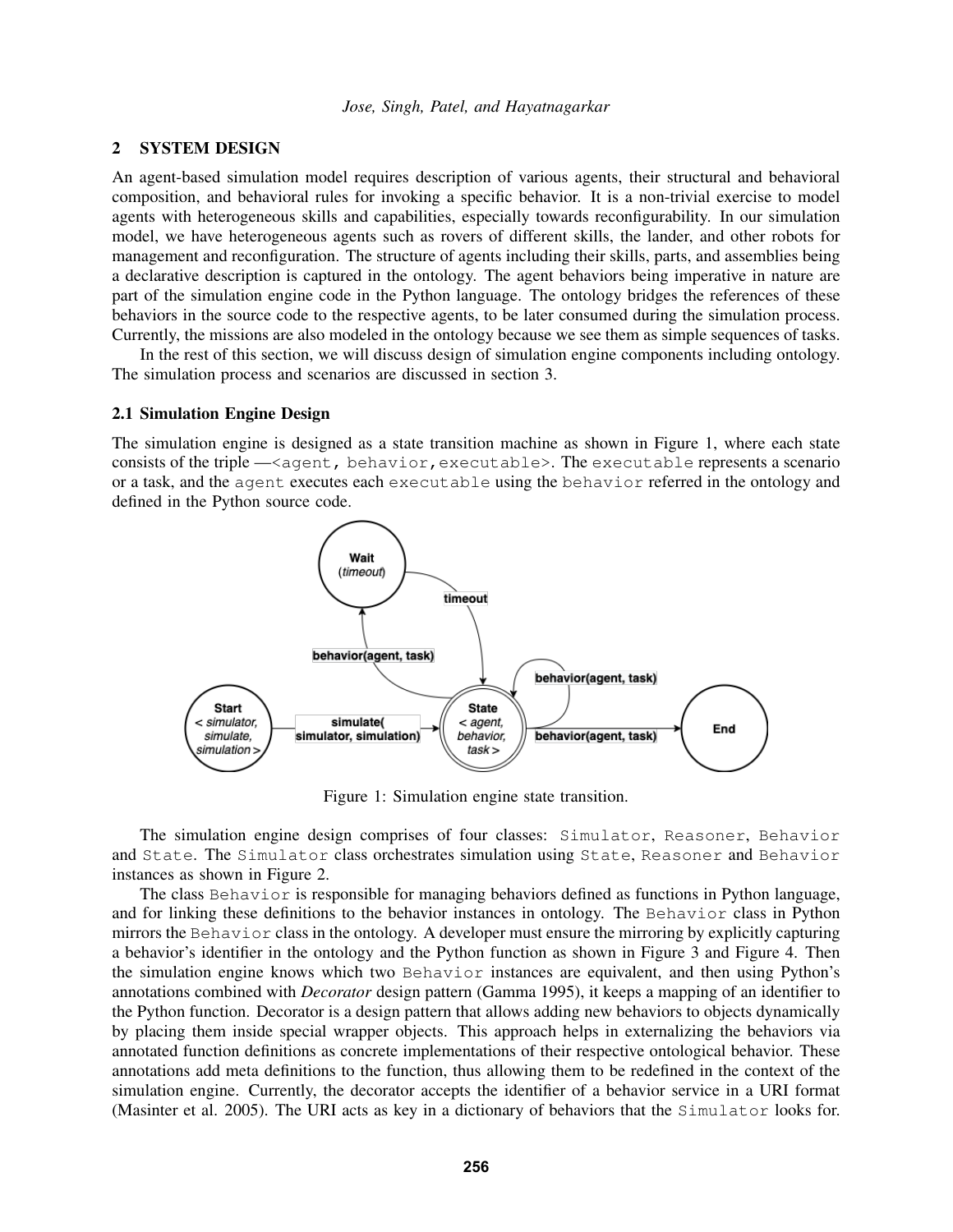

*Jose, Singh, Patel, and Hayatnagarkar*

<span id="page-3-0"></span>Figure 2: Simulation engine control flow.

Once found in the dictionary, the Simulator then invokes the service to actually perform the expected Behavior. A URI offers benefits such as encoding the protocol of invocation (such as HTTP, RPC, or a native API call), owner or host of the service, and the service along with arguments. Currently, the framework supports only the API call invocation.

The Reasoner class is responsible for managing, reasoning, and querying the ontology with the help of owlready2 [\(Lamy 2017\)](#page-10-14) and the pellet reasoner [\(Sirin et al. 2007\)](#page-11-9). *Owlready2* is a Python package for ontology-oriented programming. It allows access to the entities of an OWL ontology as if they were objects in the python programming language. It provides an out-of-the-box support for the reasoner which is very helpful while doing OWL reasoning and also provides support for running SPARQL queries. SPARQL (a recursive acronym for SPARQL Protocol and RDF Query Language) is a language to query and manipulate data store in the form of a directed, labeled graph known as Resource Description Framework [\(World Wide Web Consortium 2013\)](#page-11-10). SPARQL is inspired from the popular database query language SQL.

The Simulator initiates a simulation with the triple <simulator, simulate, simulation>. The simulate behavior is an externally supplied behavior to set the course of the simulation. *State* of the simulation is affected by a behavior, and each behavior returns a set of next states. The State class converts the simulation into a directed acyclic graph (DAG) of states, which is traversed in a breadth-first manner. Newer states obtained after execution of the current state are added to the pareto front. This pareto front serves as the stack of next states, and gets modified through the course of the simulation. The State class provides two special states, NIL state, and WAIT state. The NIL state marks the end of a simulation path. The WAIT state puts the execution of  $\langle$  agent, behavior, executable> on hold for a timeout duration.

The simulation engine is written on top of SimPy library [\(Muller, Vignaux, and Chui 2020\)](#page-10-15), which is used for resource management and clock synchronization.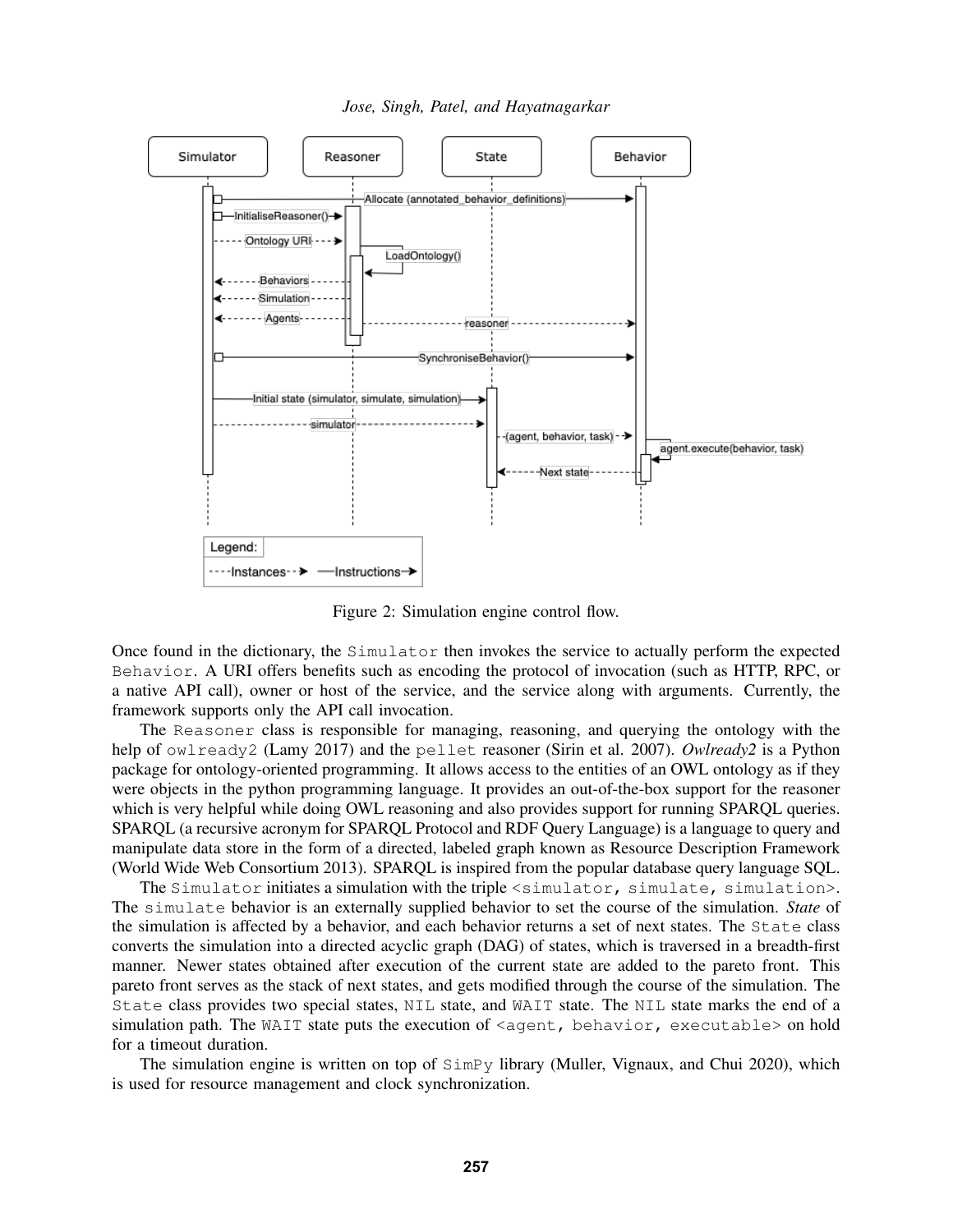

<span id="page-4-0"></span>Figure 3: Relationships (with uri data-property value in tooltip).

```
@Simulator.behavior('api://collab_bot/behavior/fetchAssemblies')
def fetchAssemblies(manager, task, simulator=None, *args, **kwargs):
    dependent_tasks = task.hasPreviousTask
    if not all(dep_task.done for dep_task in dependent_tasks):
        return State WAIT
    if task.done:
        return State NILL
    queries = task.querynamespace = task.name_spacequery_result = [simulator.reasoner.run_query(query, namespace)
        for query in queries
    \mathbf{I}assemblies = [result[0] for results in query_result for result in results
    \mathbf{I}for next_tasks in task.hasNextTask:
        next_tasks.assemblies = assemblies
    task.done = Truereturn get_next_tasks(task)
```
<span id="page-4-1"></span>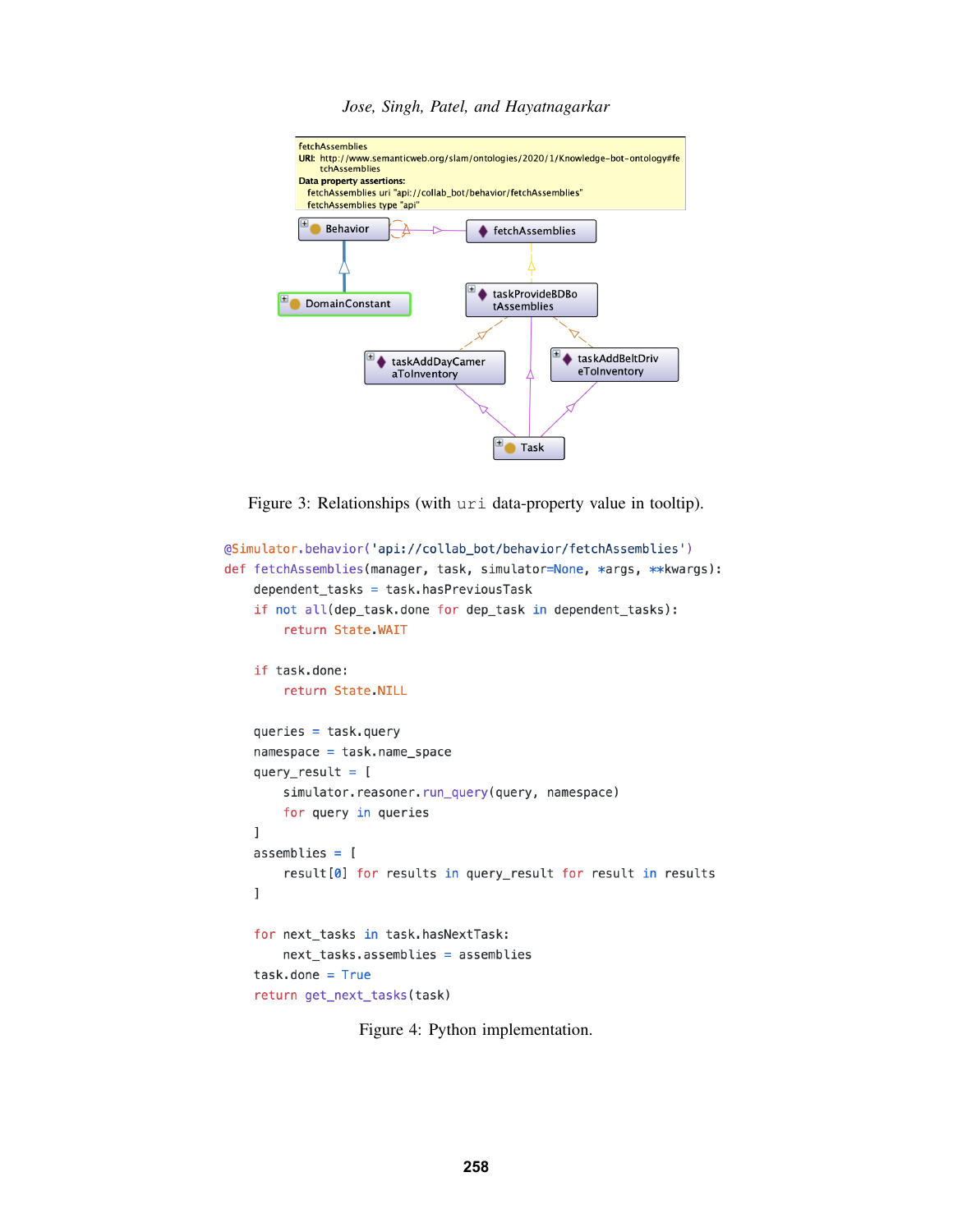## 2.2 Ontology Design

In this section, we discuss how the ontology caters to structural and behavioral descriptions of the simulation of planetary exploration. For this arrangement, we have defined an ontology having two logical parts, namely *Simulation Ontology* and *Planetary Exploration Ontology*. The ontology is implemented using *Descriptive Logic (DL)* profile of Web Ontology Language 2 (OWL2) [\(World Wide Web Consortium 2012\)](#page-11-11).

### 2.2.1 Simulation Ontology

The simulation ontology is the ontological construct of the simulations and consists of two entities:

- **Simulation** class defines the simulations to be run. It is the bridge between the domain ontology and the simulation ontology. The instances of Simulation are stimulated by the Simulator instance.
- **Simulator** is a singleton class (which means it has only one instance), and its instance becomes the simulator agent with the simulate behavior.

## 2.2.2 Planetary Exploration Ontology

To describe the domain of planetary exploration, especially using multiple rovers, we define following classes.

- DomainConstant represents the domain-specific constants and singleton classes. These components describe the environment for planetary exploration, and help in defining simulation scenarios. Following are the domain constants, schematically shown in Figure [5.](#page-5-0)
	- $-$  Action defines actions that  $Bot$  instances perform during simulation. Examples are excavation and exploration.
	- Terrain represents different terrains along with their properties encountered during the planetary exploration and excavation.
	- TimeOfDay describes the daytime and nighttime luminosity.
	- Skill represents various capabilities that a Bot requires to perform an Action, to traverse on a Terrain, or to view during a TimeOfDay.
	- Behavior describes an agent behavior as discussed earlier Section [2.1.](#page-2-1)



<span id="page-5-0"></span>Figure 5: Taxonomy of DomainConstants.

**DomainThing** subclasses are instantiated classes. The following are the subclasses of Domain-Things as shown in Figure [6.](#page-7-0)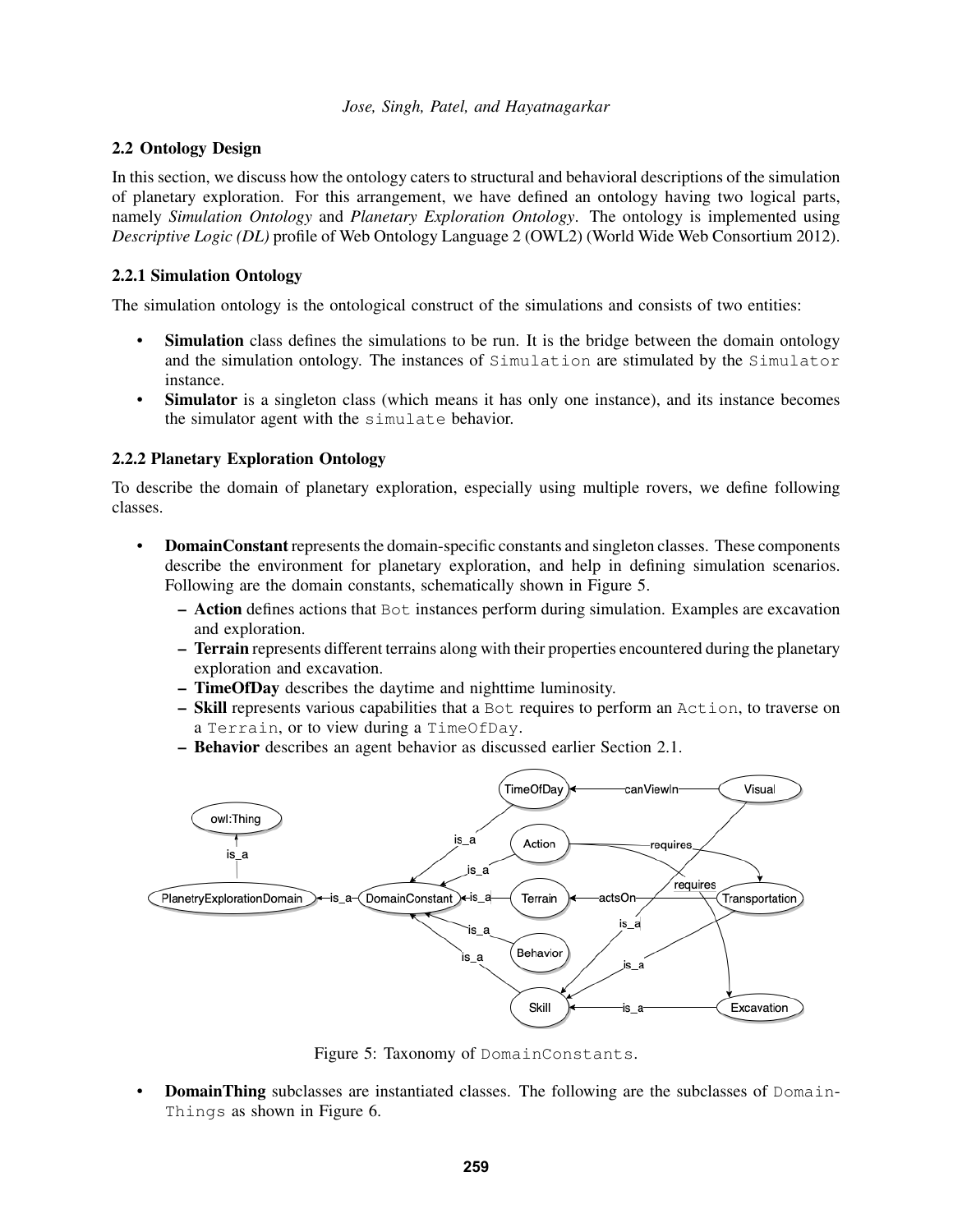- **Containable** is an abstraction for the holding areas namely, inventory and parking Lot, which have the capability to hold Part, Assembly and Bot instances. These are managed by Managers. The inventory contains workable atomic components - available in large finite quantity, required for assembling any Bot from a predefined schema. The parkingLot holds the assembled Bots awaiting tasks.
- Agent is the super-class for the Bot, the Manager and the Orchestrator classes.
	- \* Bot consists of a collection of specialized rover definitions. Bot instances are responsible for undertaking planetary exploration tasks.
	- \* Orchestrator gets assigned to a Mission. The Orchestrator has behavior execute which enables it to extract the Task instances from the mission, and return a set of next States composed of - an agent assigned to the task, a behavior required for the task, and the task itself.
	- \* FactoryManager has behavior createAssembly and createBot to create new instances of Assembly and Bot respectively.
	- \* InventoryManager manages the inventory based on the addition or removal of parts or assemblies. It also has behaviors required to provide parts and assemblies to the FactoryManager.
	- \* ParkingLotManager is responsible for managing a parkingLot and has behaviors required in order to add Bots to a parkingLot, manage Task allocation, perform health diagnosis, repairs and part-salvaging on the Bot.
- Part and Assembly classes represent individual parts and their assemblies respectively. Bot consists of multiple Assembly instances, and in turn each Assembly instance consists of multiple Part instances.
- Executable is the super-class for Mission and Task classes. Each executable instance represents an atomic operation that an agent can perform. Many instances of executable can be linked together to form a control flow.

## <span id="page-6-0"></span>3 SIMULATIONS AND RESULTS

In this section we will discuss the overall simulation flow along with two different simulation scenarios for planetary exploration, namely *repairing damaged rovers*, and *salvaging parts and assemblies from irreparable damaged rovers*.

## 3.1 Simulation Flow

The simulation scenarios are designed as missions, and each mission has multiple tasks. The tasks are assigned to an agent, and are defined by a behavior. The simulation works in two phases: First phase is to build a rover, and to perform the excavation/exploration task, and the second phase is to handle a damaged rover. Based on how the damaged rover is dealt, we describe here two simulation scenarios, which are instantiated with the landerMissionControl as an instance of the Orchestrator, factoryManager, inventoryManager and parkingLotManager as instances of the Manager, and parts required for assembling a rover. Figure [7](#page-8-0) and Figure [8](#page-9-0) represent the control flow for building a rover, and performing an exploration or excavation task, with *Repair* and *Salvage* boxes representing the repair and salvage activities respectively.

1. The simulator agent starts the simulation by assigning the mission to the landerMissionControl. The agent achieves this by preparing the state triple  $-\leq 1$  and erMissionControl, execute, missionCreateBDBotDay>, which triggers the execute behavior of the landerMission-Control on the mission instance.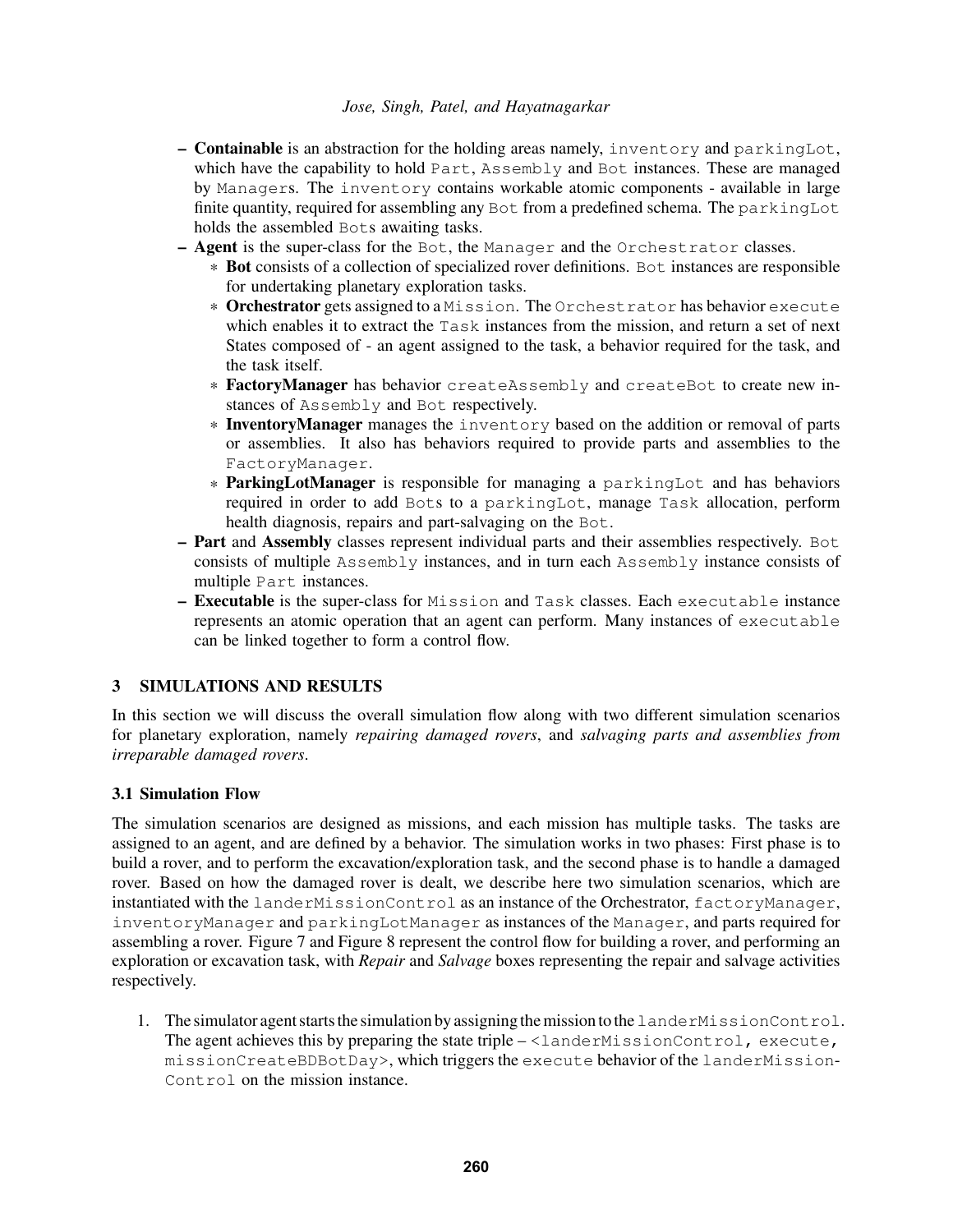

<span id="page-7-0"></span>Figure 6: Taxonomy of DomainThings.

- 2. The landerMissionControl executes the mission by extracting the next tasks from the mission. The mission consists of two tasks, both assigned to the inventoryManager. The landerMissionControl hands over the tasks to inventoryManager.
- 3. The inventoryManager obtains the parts required to build BeltDrive, DayCameraRig and DrillerArm assemblies as requirements for the building a belt drive bot having the capabilities to excavate rocky terrain during day time. These parts include motors, belt drives, cameras and drills. Once the task of obtaining the parts is completed, the inventoryManager obtains the next task, which is assigned to the factoryManager.
- 4. The inventoryManager provides the factory manager with the parts along with the task, which directs the factoryManager to build the assemblies - BeltDrive, DayCameraRig, and the DrillerArm. The factoryManager proceeds to build these assemblies and returns it to the inventoryManager as directed by the next task.
- 5. inventoryManager adds the newly created assemblies to the inventory and makes them available for rover construction. The next task directs the inventoryManager to provide the assemblies required for Belt Drive bot to the factoryManager.
- 6. With assemblies required for the BeltDriveBot, the factoryManager proceeds to build the BeltDriveBot.
- 7. The newly constructed bot is sent to the parkingLot, where it undergoes a health diagnosis. As the rover is in pristine condition, the parkingLotManager marks it as available for task allocation. This marks the end of the first mission.

In a hostile environment the rover runs the risk of damaging parts during the execution of a task. We represent this by providing a part\_life property to the rover parts. This brings us to the second part of the simulation scenario which would be discussed below.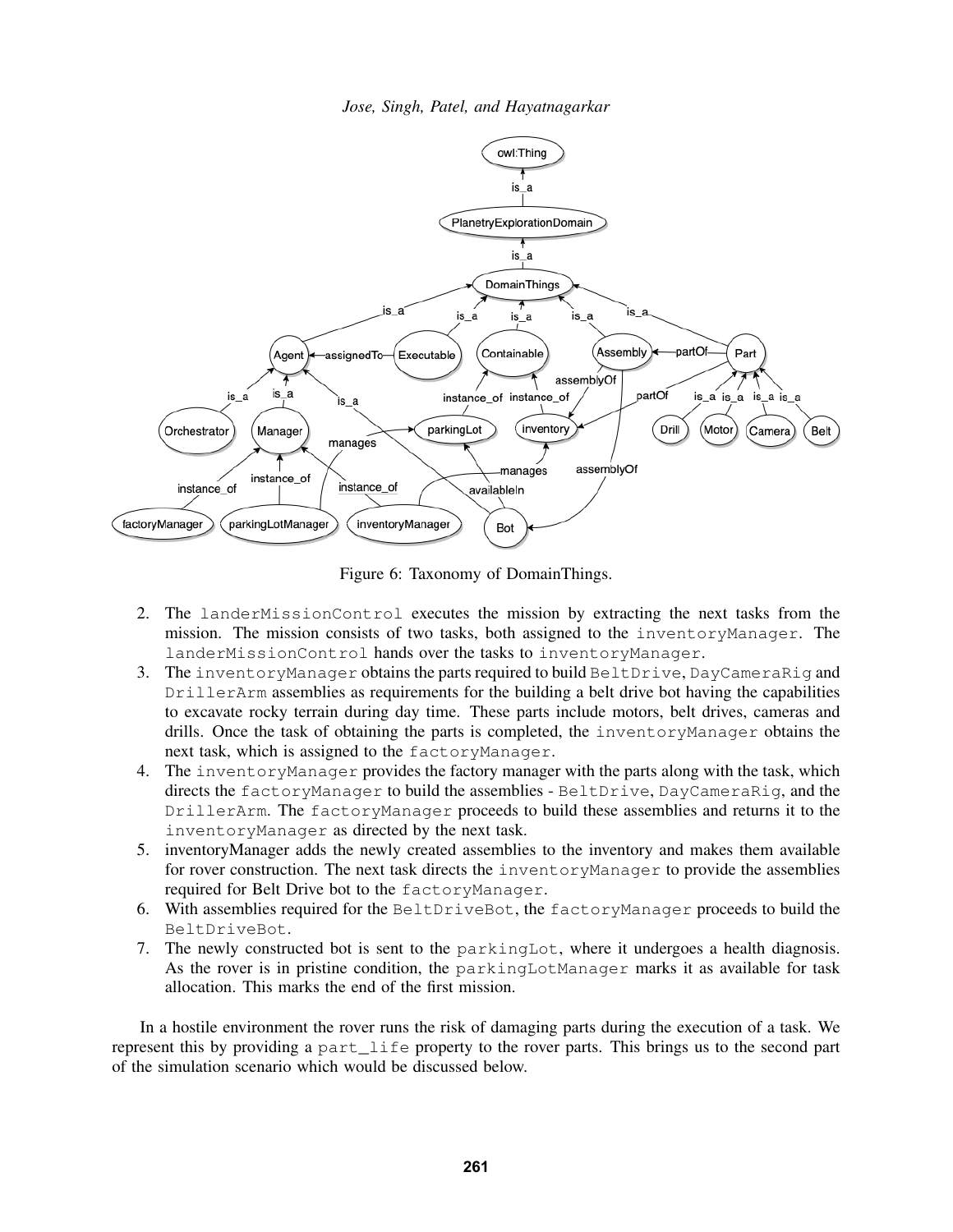*Jose, Singh, Patel, and Hayatnagarkar*



<span id="page-8-0"></span>Figure 7: Simulation flow - building bot.

# 3.1.1 Repairing Damaged Rovers

In the second part of the simulation as represented in Figure [8,](#page-9-0) the newly constructed rover is allocated an exploration task, which is handed over by the parkingLotManager. The rover dissociates itself from the parkingLot in order to perform the task, during which the parts experience wear and tear. The rover returns back to the parkingLot after completing the task, where the parkingLotManager performs some health diagnosis on it. The healthDiagnosis behavior of the parkingLotManager identifies that one of the parts of the rover has been damaged and requires repairs. The parkingLotManager proceeds with the repair on the rover by first identifying the damaged parts and assemblies, and then obtaining a new set of parts and assemblies in lieu of the damaged ones with the help of the inventory manager. The newly obtained parts and assemblies replace the damaged parts and assemblies in the rover. The repaired rover returns back to the parkingLot where it awaits new tasks. This marks the end of the first simulation scenario.

## 3.1.2 Salvaging Parts and Assemblies from Damaged Rovers

Similar to the previous section, the rover is allocated an excavation task. Rover parts and assemblies undergo wear and tear during the execution of the task. Once the task is completed the rover returns to the parkingLot where the parkingLotManager performs a health diagnosis on the rover. The healthDiagnosis behavior of the parkingLotManager labels the rover damaged beyond repair. The parkingLotManager then proceeds to salvage the good parts and assemblies from the damaged rover, and returns these salvaged parts and assemblies to the inventory.

# 3.2 Reproducing the Results

These results can be reproduced by cloning the following Git repository and using the tag *WSC\_2020\_V1.0* <https://github.com/t3pleni9/KnowledgeSimulator>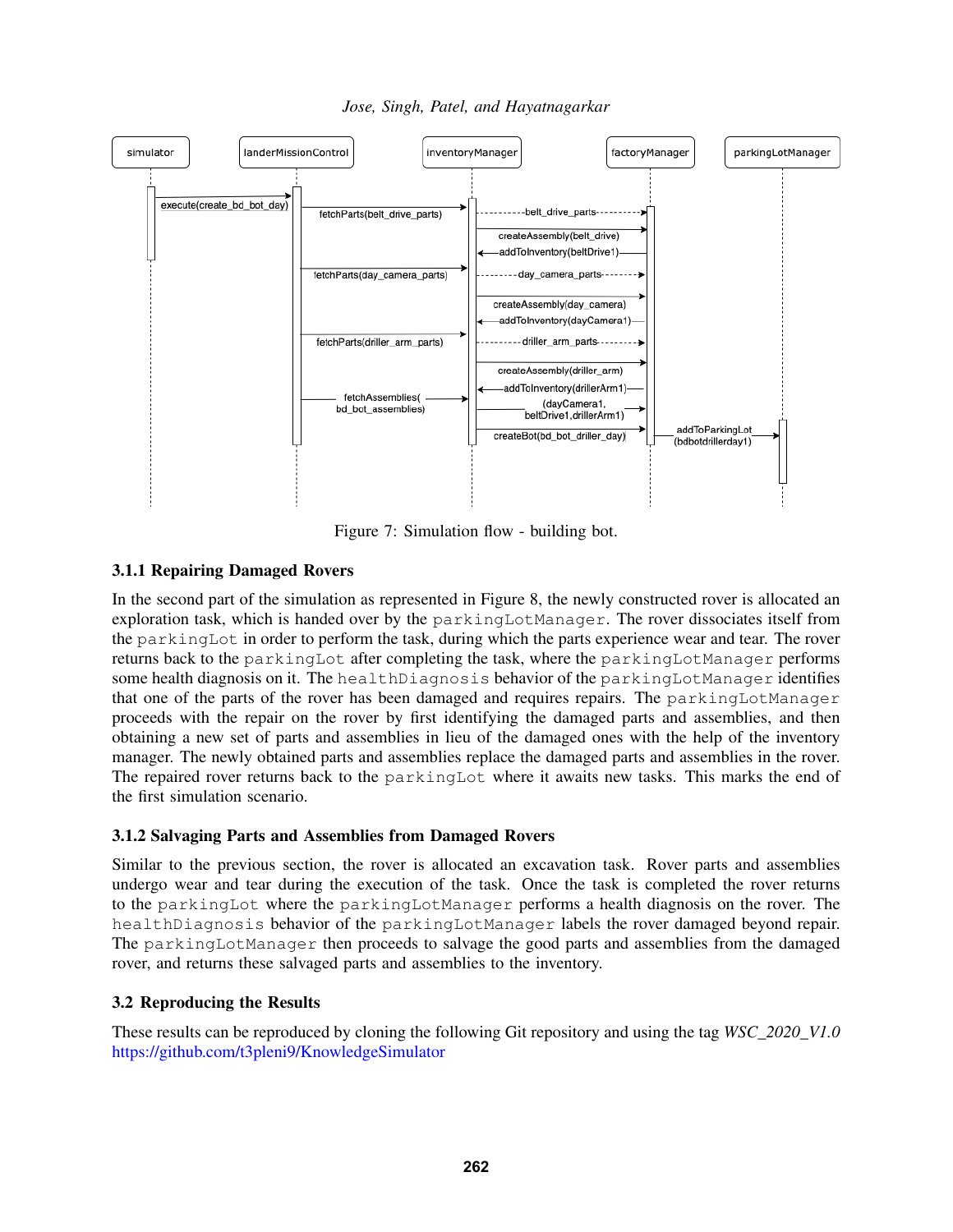*Jose, Singh, Patel, and Hayatnagarkar*



<span id="page-9-0"></span>Figure 8: Simulation flow - repair and salvage.

### 4 OBSERVATIONS

During the design and development of the ontology model and the overall simulator system, we made a few observations. We observed that the multi-agent simulation required a non-monotonic logic reasoning, as addition of newer ontology nodes during the course of the simulation modified a previously held notion. Semantic Web Rule Language (SWRL) supports monotonic inferences only, and this constraint hindered the simulation and drove the ontology into an inconsistent state. We circumvented the need for SWRL rules, by capturing the transition rules as behaviors defined as external APIs.

We observed that SPARQL queries were easier to operate upon as compared to DL queries, as the string representation of the SPARQL query could easily be stored as a data property of an ontological instance and presented to *owlready2* library for execution. This design choice made the simulation more robust and dynamic in nature.

During the course of the simulation, the simulation engine updates the in-memory ontology, which the modeler can choose to persist in a filesystem. We observed that the persisted ontology has the following benefits: 1. It serves as a checkpoint of the last good state of a simulation and to resume from this point, 2. It serves as a starting point for multiple simulations branching out, and 3. It allows a large simulation to be broken into multiple smaller simulations such that each simulation feeds its output to be the input for the next one. However, this is not unique to ontology-based approach, and can be achieved via serialization of an in-memory state to be persisted using any other mechanism such as a database.

During the process of simulation model development, we had introduced design inconsistencies in the ontology of simulation models (for example, a mission's description), and some of which later appeared as run-time inconsistencies. We found that reasoner-based inference was of substantial help in tracing the sources of these inconsistencies and fixing them quickly. For large simulation models, we believe this traceability is very critical.

### 5 CONCLUSION AND FUTURE WORK

A multi-rover system for planetary exploration was described using an ontology, which also served as the description for the simulation. Since the ontology was supported with underlying class behaviors, the simulation behavior could be prototyped with the help of a higher-level programming language. From our experimentation we were able to define an ontology, which acted as the simulation itself. Further it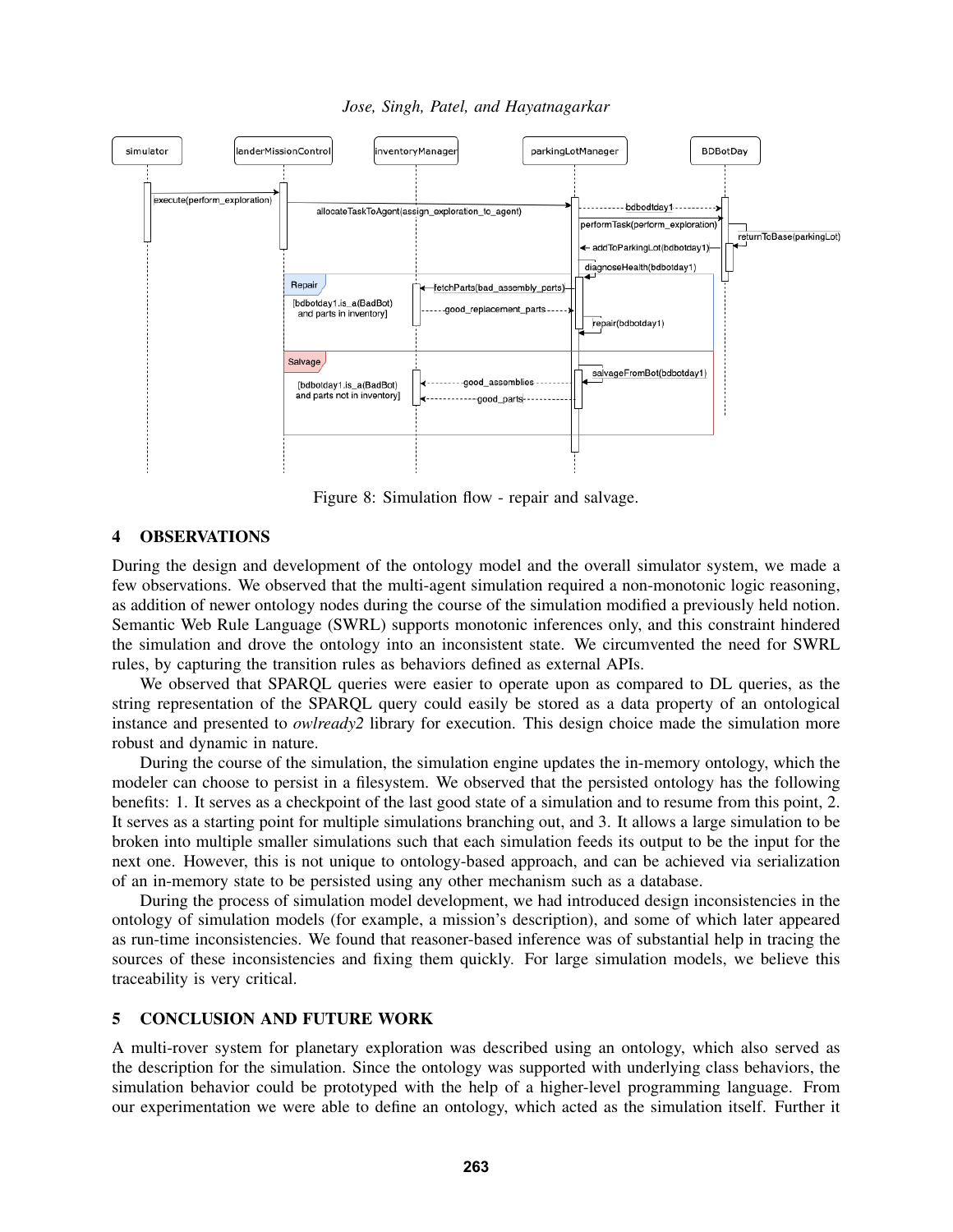was demonstrated that a new simulation scenario could be defined within the ontology definition. This experimentation also demonstrated how ontology could play a crucial role in collaboration and knowledge sharing in a multi-agent system.

A minimal simulation engine was also designed as part of the experimentation. The input to the simulation engine was the ontology, which held the domain definition, along with the simulation scenario definition. The engine simulated the ontology through state transition. The final simulation engine produced as a result is highly modular.

The current multi-agent-based simulation is written from the assumption that the agents and rovers with specialized capabilities are already initialized and present in the simulation environment. As part of continued improvement, we plan to create a simulation environment which would also be able to create new rovers on demand with task scheduling capabilities.

#### REFERENCES

- <span id="page-10-9"></span>An, G., and S. Christley. 2011. "Agent-based Modeling and Biomedical Ontologies: A Roadmap". *Wiley Interdisciplinary Reviews: Computational Statistics* 3(4):343–356.
- <span id="page-10-8"></span>Clancey, W. J. 1993. "The Knowledge Level Reinterpreted: Modeling Socio-Technical Systems". *International Journal of Intelligent Systems* 8:33–49.
- <span id="page-10-3"></span>Estlin, T., A. Gray, T. Mann, G. Rabideau, R. Castaño, S. Chien, and E. Mjolsness. 1999. "An Integrated System for Multi-Rover Scientific Exploration". In *Proceedings of the sixteenth national conference on Artificial intelligence and the eleventh* Innovative applications of artificial intelligence conference innovative applications of artificial intelligence. July  $18<sup>th</sup>–22<sup>th</sup>$ , Orlando, Florida, 613–620.
- <span id="page-10-2"></span>Fink, W., V. R. Baker, D. Schulze-Makuch, C. W. Hamilton, and M. A. Tarbell. 2015. "Autonomous Exploration of Planetary Lava Tubes Using a Multi-Rover Framework". In *2015 Institute of Electrical and Electronics Engineers Aerospace Conference*. March  $7<sup>th</sup> - 14<sup>th</sup>$ , Big Sky, Montana, 1–9.
- <span id="page-10-1"></span>Gaines, D., G. Doran, H. Justice, G. Rabideau, S. Schaffer, V. Verma, K. Wagstaff, V. Vasavada, W. Huffman, R. Anderson, R. Mackey, and T. Estlin. 2016. "Productivity Challenges for Mars Rover Operations: A Case Study of Mars Science Laboratory Operations". Technical Report No.: D-97908, Jet Propulsion Laboratory, Pasadena, California.
- <span id="page-10-12"></span>Gamma, E. 1995. *Design Patterns: Elements of Reusable Object-Oriented Software*. Noida: Pearson Education India.
- <span id="page-10-11"></span>Gero, J. S., and U. Kannengiesser. 2007. "A Function–Behavior–Structure Ontology of Processes". *Artificial Intelligence for Engineering Design, Analysis and Manufacturing* 21:379–391.
- <span id="page-10-0"></span>Grotzinger, J. P., J. Crisp, A. R. Vasavada, R. C. Anderson, C. J. Baker, R. Barry, D. F. Blake, P. Conrad, K. S. Edgett, B. Ferdowski, R. Gellert, J. B. Gilbert, M. Golombek, J. Gómez-Elvira, D. M. Hassler, L. Jandura, M. Litvak, P. Mahaffy, J. Maki, M. Meyer, M. C. Malin, I. Mitrofanov, J. J. Simmonds, D. Vaniman, R. V. Welch, and R. C. Wiens. 2012. "Mars Science Laboratory Mission and Science Investigation". *Space Science Reviews* 170(1):5–56.
- <span id="page-10-10"></span>Guerrero, A., V. Villagra, J. López de Vergara Méndez, and J. Berrocal. 2005. "Including Management Behavior Defined with SWRL Rules in an Ontology-Based Management Framework". In *Proceedings of the 12th Annual Workshop of the HP Openview University Association*. July 10<sup>th</sup>-13<sup>th</sup>, Porto, Portugal.
- <span id="page-10-4"></span>Isarabhakdee, P., and Y. Gao. 2009. "Cooperative Control of a Multi-tier Multi-agent Robotic System for Planetary Exploration". In *Proceedings of International Joint Conference on Artificial Intelligence - Workshop on Artificial Intelligence in Space*. July 17<sup>th</sup>-18<sup>th</sup>, Pasadena, California.
- <span id="page-10-14"></span>Lamy, J.-B. 2017. "Owlready: Ontology-Oriented Programming in Python with Automatic Classification and High Level Constructs for Biomedical Ontologies". *Artificial Intelligence in Medicine* 80:11–28.
- <span id="page-10-7"></span>Lattner, A. D., T. Bogon, Y. Lorion, and I. J. Timm. 2010. "A Knowledge-Based Approach to Automated Simulation Model Adaptation". In *Proceedings of the 2010 Spring Simulation Multiconference*. April 11<sup>th</sup>-15<sup>th</sup>, Orlando, Florida: Society for Computer Simulation International.
- <span id="page-10-13"></span>Masinter, L., T. Berners-Lee, and R. T. Fielding. 2005. *Uniform Resource Identifier (URI): Generic Syntax*. Network Working Group: Fremont, CA, USA. [https://tools.ietf.org/html/rfc3986,](https://tools.ietf.org/html/rfc3986) accessed 16<sup>th</sup> August 2020.
- <span id="page-10-15"></span>Muller, K., T. Vignaux, and C. Chui. 2020. *SimPy: Discrete-Event Simulation in Python*. SimPy Development Team. [https://simpy.readthedocs.io/en/latest/,](https://simpy.readthedocs.io/en/latest/) accessed 16<sup>th</sup> August 2020.
- <span id="page-10-6"></span>Olszewska, J. I., M. E. Barreto, J. Bermejo-Alonso, J. L. Carbonera, A. Chibani, S. R. Fiorini, P. J. S. Gonçalves, M. K. Habib, A. M. Khamis, A. O. Alarcos, E. P. de Freitas, E. P. e Silva, S. V. Ragavan, S. A. Redfield, R. Sanz, B. Spencer, and H. Li. 2017. "Ontology for Autonomous Robotics". In *26th Institute of Electrical and Electronics Engineers International* Symposium on Robot and Human Interactive Communication. August 28<sup>th</sup>-31<sup>st</sup>, Lisbon, Portugal, 189–194.
- <span id="page-10-5"></span>Patil, M., T. Abukhalil, and T. Sobh. 2013. "Hardware Architecture Review of Swarm Robotics System: Self-Reconfigurability, Self-Reassembly, and Self-Replication". *International Scholarly Research Notices Robotics* 2013:255–268.